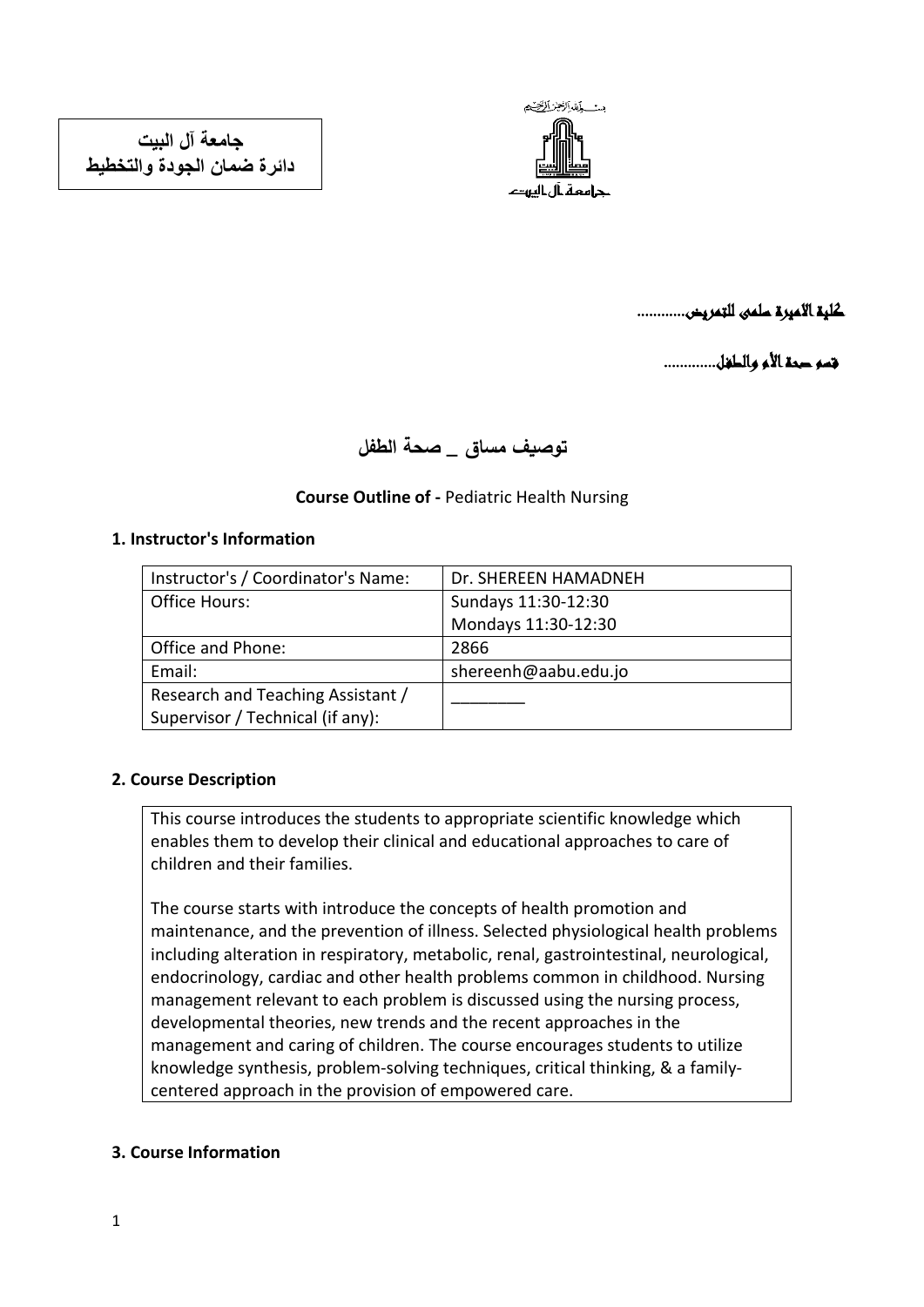| Course No.: 1001441        | Course Title: Pediatric<br><b>Health Nursing</b>                                       | Level: Undergraduate<br>3red & 4 <sup>th</sup> year                                  |
|----------------------------|----------------------------------------------------------------------------------------|--------------------------------------------------------------------------------------|
| Course Type: Theoretical   | Prerequisite / co-<br>requisite: Nur.1001222<br>concurrent with<br>1001336 and 1001337 | Class Time:<br>Sundays/Tuesdays:<br>12:30-2:00<br>Mondays/Wednesdays:<br>$2:00-3:30$ |
| Academic Year: 2019 / 2020 | Semester: 2                                                                            | Study hours: 3                                                                       |

# **4. Course Objectives:**

This course aims to focus on guiding students in applying the nursing process using tenets of critical thinking with children & their families. The course Discuss pediatric health alteration problems (acute, chronic & common health problems, & communicable diseases), also indicate the common used method for managing these conditions including pharmacological & non-pharmacological aspects, as well as discuss the planning of family education and other supportive management

# **5. Learning Outcomes**

# **(Knowledge, Skills, and Competencies)**

Upon successful completion of the course, the students will be able to:

- The nursing student will have the essential Evidence-based knowledge and skills that can help understanding and applying principle and concepts of Pediatric nursing
- Integrate knowledge from nursing, arts, humanities, & other sciences & disciplines to make judgments relative to the practice of nursing that is based on research findings & evidence.
- Apply concepts & skills of leadership, management, quality improvement & patient safety in the delivery of high-quality therapeutic nursing interventions for individuals, families, groups, communities, & populations.
- Communicate effectively through verbal, written & use electronic data of patients & in the documentation of data in the delivery of quality client-centered care.

# **6. Course Content**

| <b>Week</b> | Subject                                                          |
|-------------|------------------------------------------------------------------|
| First       | Orientation to the course syllabus and Introduction to pediatric |
|             | health                                                           |
| Second      | Fluid balance and dehydration among children                     |
| Third       | Gastrointestinal disorders among children                        |
| Fourth      | Gastrointestinal disorders among children                        |
| Fifth       | Respiratory disorders among children                             |
| Sixth       | Respiratory disorders among children                             |
|             | <b>First Exam</b>                                                |
| Eighth      | Genitourinary disorders among children                           |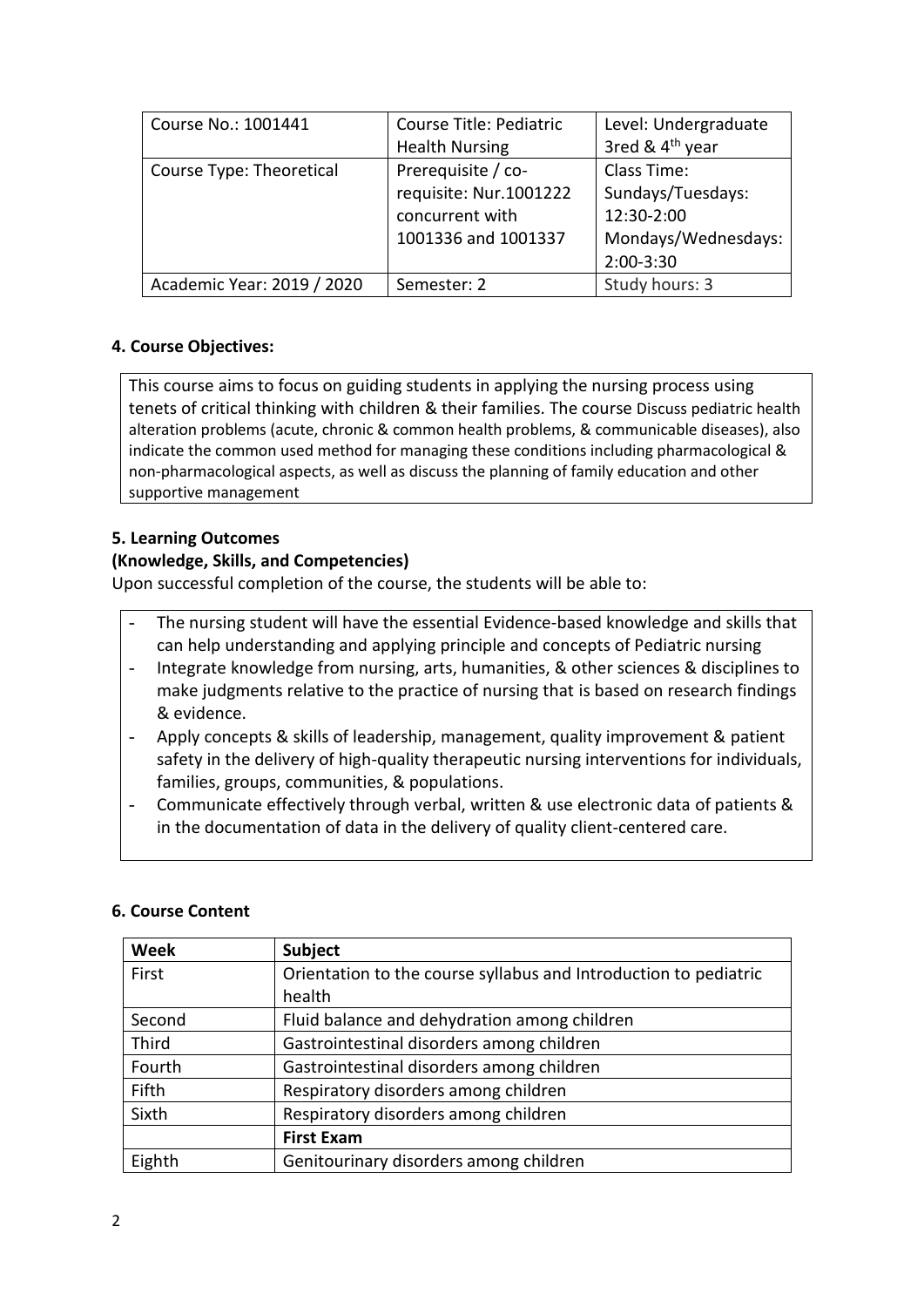| Ninth      | Genitourinary disorders among children                  |
|------------|---------------------------------------------------------|
| Tenth      | Endocrine disorders among children                      |
| Eleventh   | Endocrine disorders among children                      |
|            | <b>Second Exam</b>                                      |
| Thirteenth | Musculoskeletal disorders among children                |
| Fourteenth | Neurological disorders among children                   |
| Fifteenth  | Hematological & Cardiovascular disorders among children |
| Sixteenth  | <b>Final Exam</b>                                       |

# **7. Teaching and Learning Strategies and Evaluation Methods**

| <b>Learning Outcomes</b> | <b>Teaching</b>   | <b>Learning</b>       | <b>Evaluation</b>   |
|--------------------------|-------------------|-----------------------|---------------------|
|                          | <b>Strategies</b> | <b>Activities</b>     | /Measurement        |
|                          |                   |                       | <b>Method</b>       |
| Discuss pediatric health | Lecturing         | Observations          | Exam/presentations/ |
| alteration problems      | Questioning       | <b>Exam Questions</b> | discussion/         |
| (acute, chronic & common | Case studies/     | Written               | assignments         |
| health problems, &       | update            | Assignment            |                     |
| communicable diseases),  | research          |                       |                     |
| also indicate the common | findings,         |                       |                     |
| used method for          | study             |                       |                     |
| managing these           | assignments,      |                       |                     |
| conditions including     | Selected          |                       |                     |
| pharmacological & non-   | reading           |                       |                     |
| pharmacological aspects, | Audio-visual      |                       |                     |
| as well as discuss the   | materials         |                       |                     |
| planning of family       |                   |                       |                     |
| education and other      |                   |                       |                     |
| supportive management    |                   |                       |                     |

## **8. Assessment**

| <b>Methods Used</b> | <b>Assessment Time</b>  | <b>Distribution of grades</b> |
|---------------------|-------------------------|-------------------------------|
| 1- First Exam       | Seventh week            | 20%                           |
| 2- Second Exam      | Tenth week              | 20%                           |
| 3- Final Exam       | Week of the final exams | 50%                           |
| <b>Course work</b>  |                         | 10%                           |
| <b>Total</b>        |                         | 100%                          |